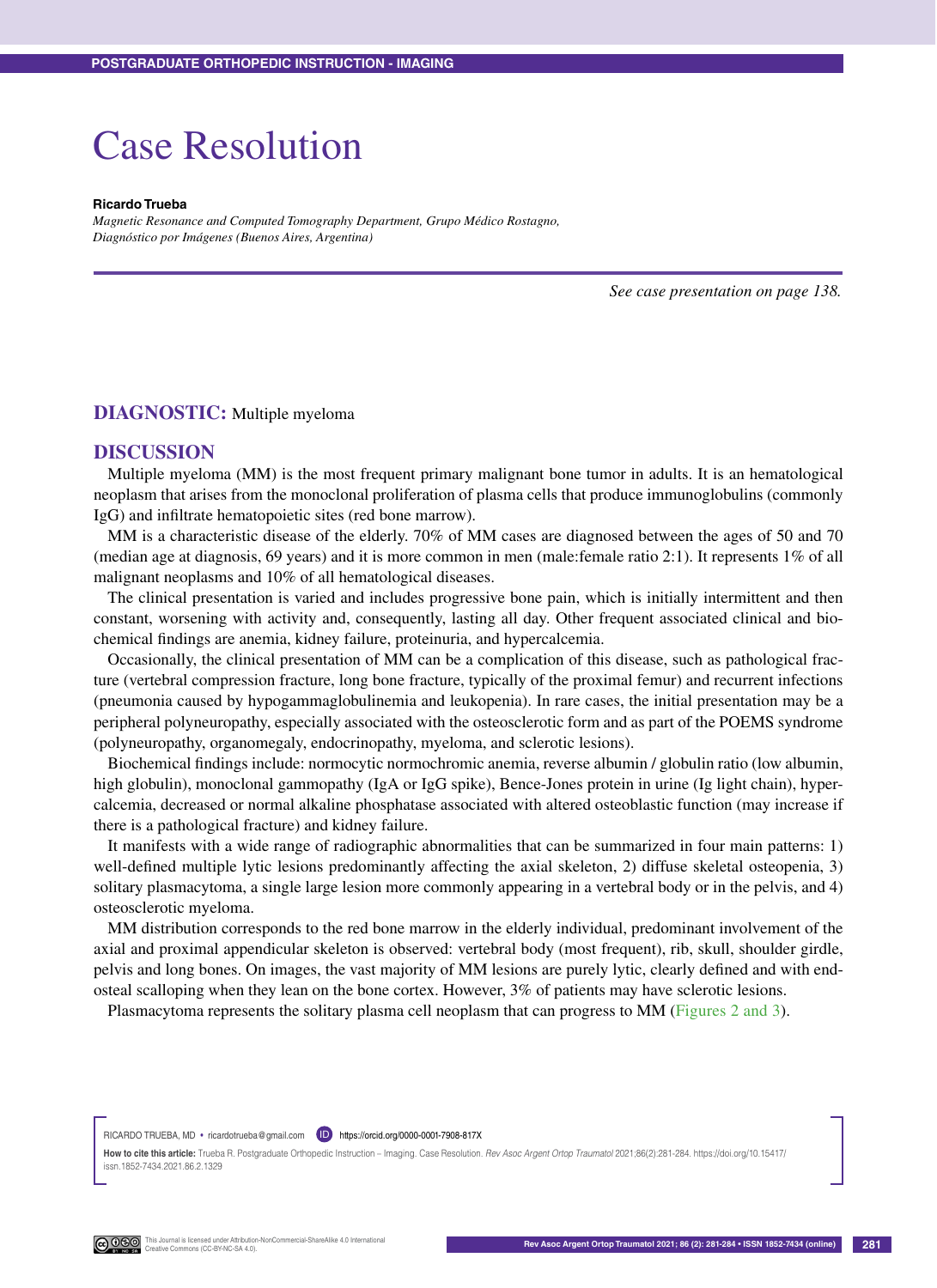

**Figure 2.** Magnetic resonance, coronal plane. An expansive lesion in the right iliac bone compatible with a plasmacytoma is detected in a patient with myeloma confirmed by clinical and biochemical examination. The lesion is expansive, with a low signal in the T1 sequence and a high signal in the T2 sequence. In addition, avascular necrosis of the bone is seen in the left femoral head.



**Figure 3.** Magnetic resonance, coronal plane. Another case of plasmacytoma is observed. In this patient, the lesion infiltrated the proximal shaft of the left femur.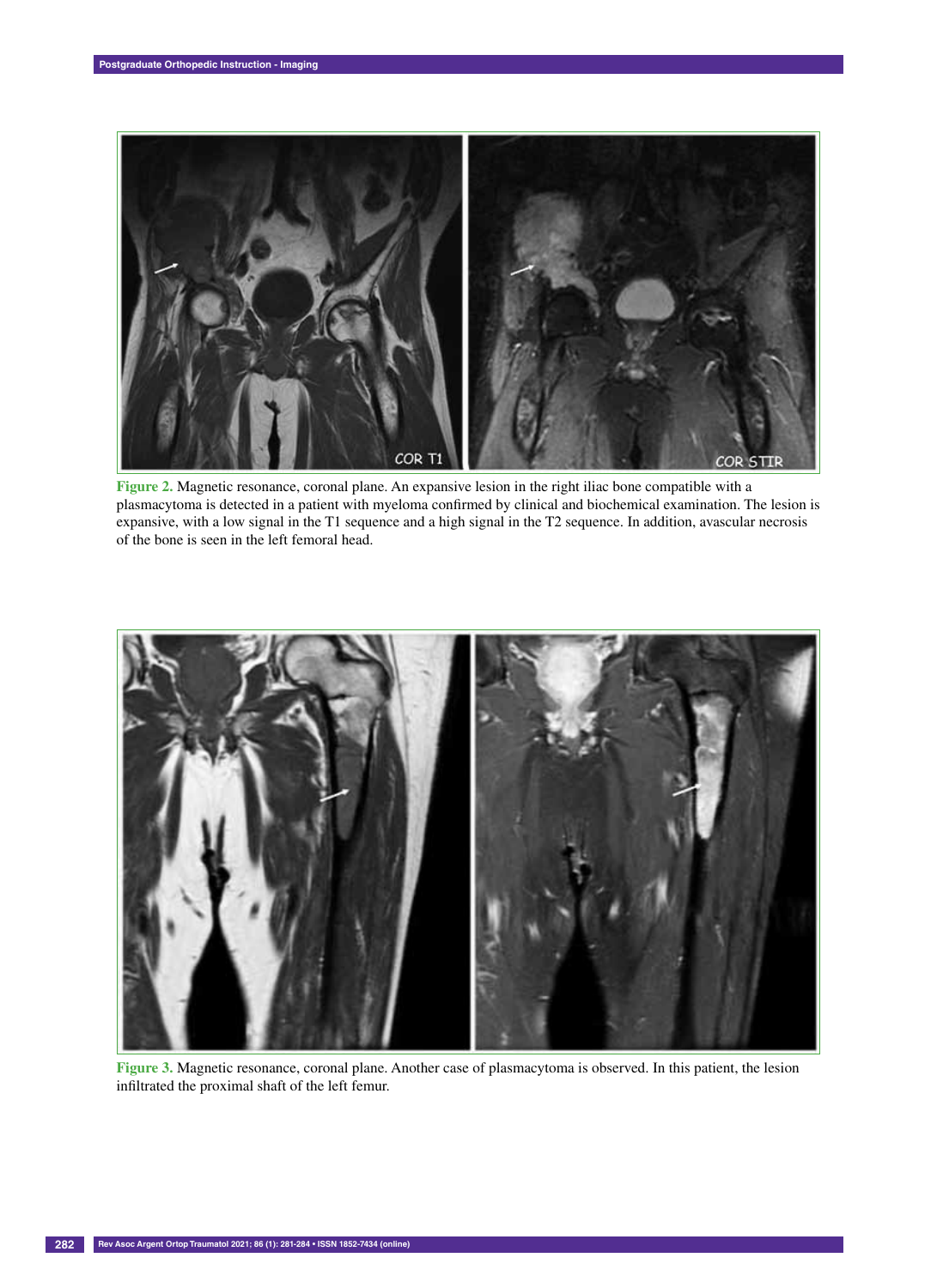Disseminated MM has two common radiographic features, although it should be noted that radiographs may initially be normal in symptomatic patients. The two main patterns are: numerous, well-circumscribed, lytic bone lesions (more common), such as raindrop skull (Figure 4) or generalized osteopenia, often associated with vertebral compression fractures/vertebra plana.



**Figure 4.** Right humerus (**A**) and skull (**B**) radiograph. Multiple lytic images of different sizes are observed.

MRI is more sensitive in detecting multiple lesions compared to the standard plain film skeletal survey and CT. Five patterns have been described: normal bone marrow signal, diffuse involvement, focal involvement, combined diffuse and focal involvement and variegated. Most frequently used MR sequences for the evaluation of bone marrow are conventional T1 and T2 sequences. In the T1 sequence, signal is typically low, whereas in T2 it is high with fat suppresion. The lesions show signal enhancement in T1 sequence with a contrast medium. They usually exhibit restricted diffusion (DWI) compared to the low signal of normal marrow.

In patients with disseminated MM, the bone scintigraphy shows variable results due to the potential lack of osteoblastic activity. Larger lesions may be either hyperactive (hot) or photopenic (cold).

F-18 FDG PET-CT is effective in identifying the distribution of disease. F-18 FDG uptake by the myeloma lesions can detect bone lesions not identified on radiography, especially in patients diagnosed with plasmacytoma.

The main differential diagnosis is that of widespread bony metastases (Figure 5). An imaging finding that favors the diagnosis of bone metastases over that of multiple myeloma is the involvement of vertebral pedicles rather than the isolated or predominant involvement of vertebral bodies.